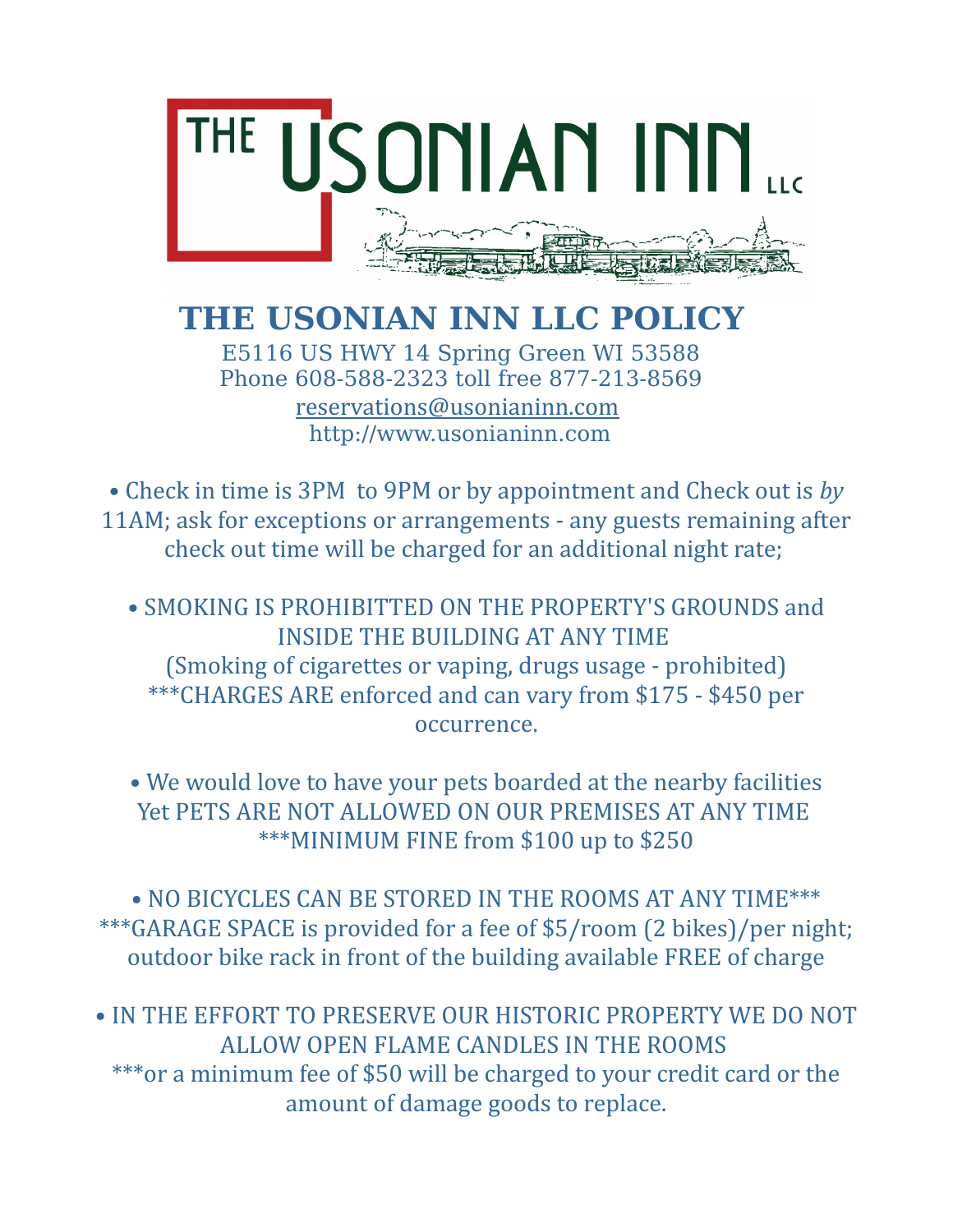• Your liability for this bill/reservation is not waived at your check out time, and you are to be held personally liable in the event that the indicated person or company failed to pay for any part or full amount of these charges including any incidentals, missing/damaged items in the rooms. \*\*\* penalty carries a minimum of \$150 fee or the cost of goods to be replaced.

DO NOT ATTEMPT TO CLEAN FURNITURE IN THE ROOM WITH ANY CHEMICHALS approved or not by EPA – any damage by those products will be charge according to the above paragraph

•• All communication should be in writing when canceling a reservation; for that reason alone, we will be asking for your e-mail account where we can send you a confirmation number or any communication needed.

## **WE DO NOT SHARE, SELL OR PUBLICIZE YOUR EMAIL ACCOUNT TO ANY OUTSIDE SOURCES**

- To book a room with us you must be the age of 21 ! • Cancellation is 48 hours in advance prior to check in date, otherwise the charge is in the amount equal to the 1 (ONE) night stay.
	- Anytime cancellation is \$25/room or per booking administrative fee cancellation
		- On the spot cancellation is full charge. (if not for emergency reason); **any cancellation within the 48 hour window is a full charge.**
	- Incidentals minimum fee charge per occurrence is \$150 up to the cost of goods replacement

• **Once you booked a room you are bound by our terms and conditions. It's your responsibility to read and be familiar with our House Rules and follow.**

•